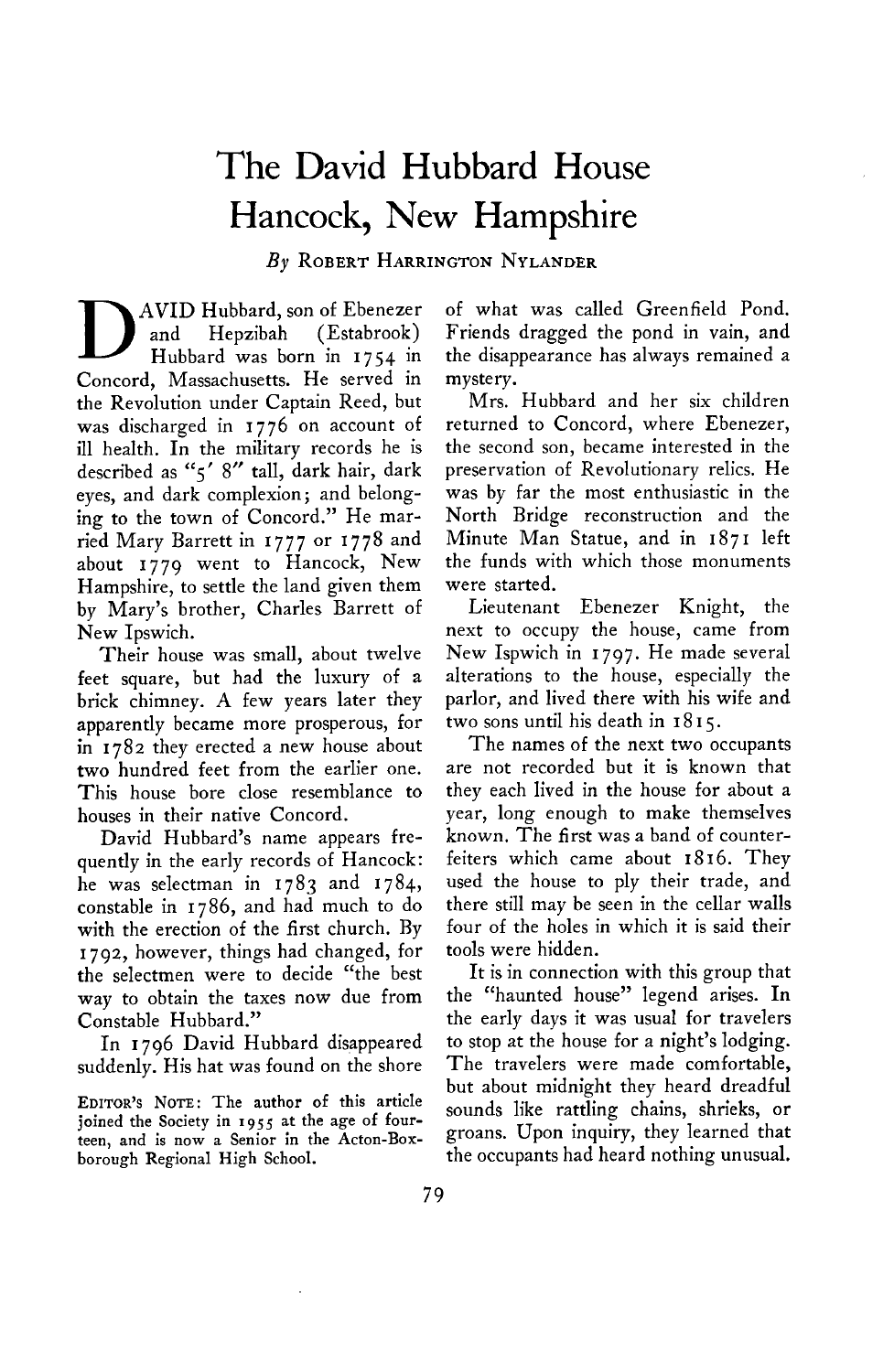**Doubtless any visitor called but once! Samuel Knight brought his young** 

**family consisting of a father, his daugh- children to the farm in 1825. It was ter, and stepmother. The father, ap- during the Knights' occupancy that the parently a trader, was frequently away building was gradually changed into a for long periods of time. It was during finished house of thirteen plastered rooms. these times that the mother shut the girl In the reminiscences of Nancy** 

**The next nameless occupants were a wife, Lydia Goodhue, and their two** 



**SOUTHEAST VIEW OF DAVID HUBBARD HOUSE, HANCOCK, NEW HAMPSHIRE Photograph by the author.** 

**in the dark, damp cellar. Upon one such occasion the child did not cry as usual. The woman ordered her up, but the child replied, "I do not wish to. It is all light down here; Mama is with me." This frightened the woman so that she thought the house was haunted and insisted upon moving away.** 

**Moses Dennis brought his second wife, Jane Graves, to the house in I 8 I 8. The Dennises were farmers and probably did not change the house much during their seventeen years of occupancy. They moved to Jasper, New York, in 1825.** 

**(Knight) Fogg, born in 1835, several interesting things of the Knight family life are revealed. In reference to the one second-floor fireplace she says: "During those early years on cold winter days, mother hung bedding back . . . making an inner circle near the fire for the little ones to play in. . . ." Elsewhere she says "when we were all at home we used twenty cords of firewood a year. . . . I heard father's uncle, who was visiting at our home, once say, 'Sam, folk tell me your getting rich, but I can't see much but the children.' Father replied,**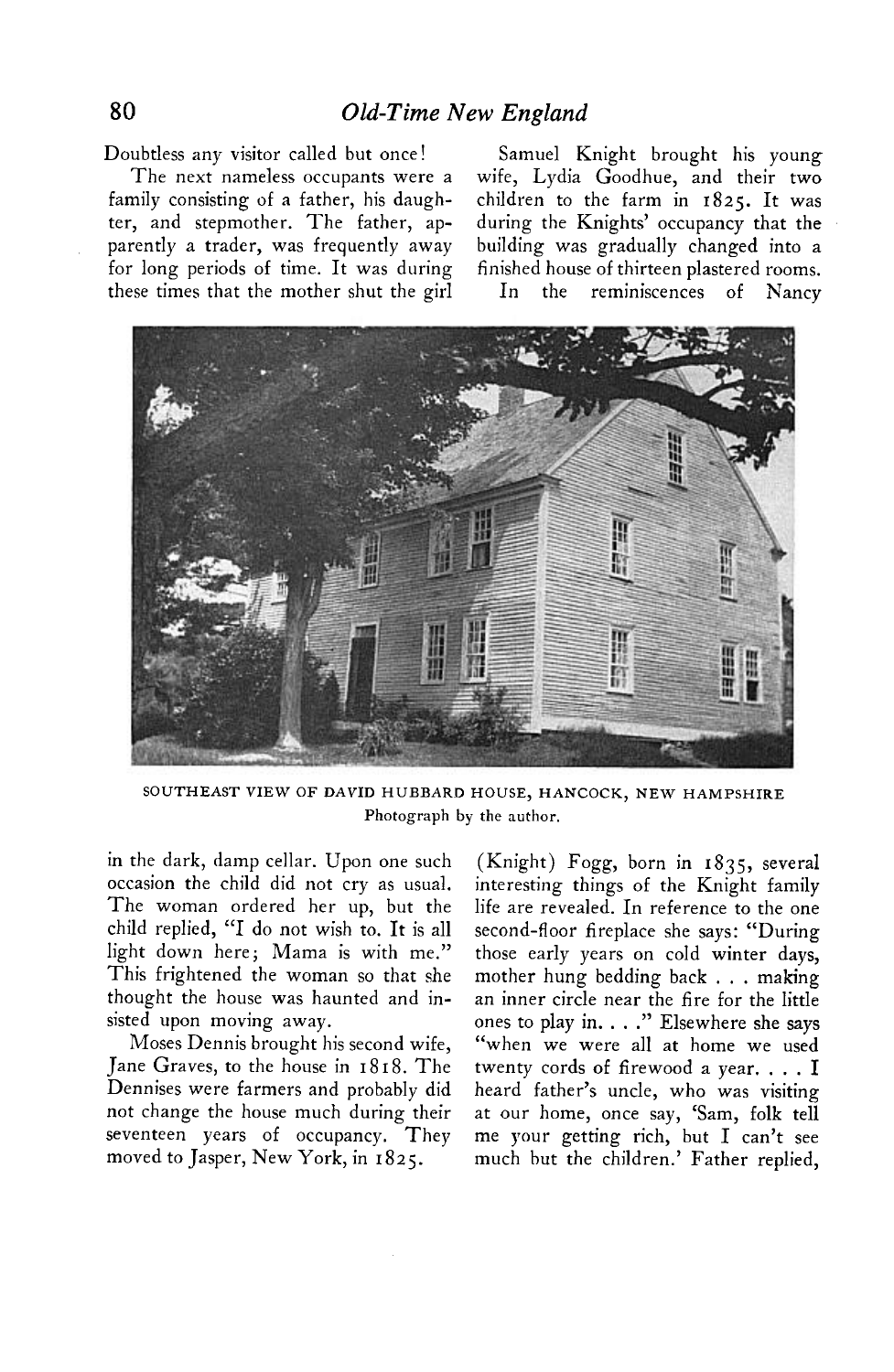**'That is just it. My children are all jewels; every son is worth \$ I ,000, and every daughter \$500.' "** 

**The Knights occupied the house the longest of any other family. Of the fourteen children born to them twelve grew to maturity and became members of the Hancock Congregational Church. The two oldest boys gave up their college education to fight in the Civil War. Samuel Knight was one of the earliest people interested in preserving Hancock's history and was one of the leading members of the Centennial Committee in 1879. Through his daughter Nancy the early history of the house is preserved.** 

**Much of the furniture in the house is of the Knight period and some may have been theirs, but only four chairs are known to have been. These chairs were made about 1849 by Mrs. Knight's brother, Benjamin Goodhue, who was also Mrs. Calvin Coolidge's grandfather.** 

**After the Knight occupancy, which came to an end in 1899, the house was owned by numerous families, none of whom stayed long and none of whom**  made many changes. In 1914 two psy**chiatric nurses purchased the house. They and their heirs occupied it until 195 I and in 1952 it was purchased by the present owners.** 

**\* \* \* \* \*** 

**Undoubtedly the first building erected on the land was the cabin. There is today a small building now used as a chicken house whose dimensions correspond to those of the cabin foundations, and whose framing is similar to that of the barn. When the cabin foundations were recently excavated, quantities of bricks, even the front door latch, were found, but no wood fragments, which leads to the sup-** position that the building was moved.

**The barn, a large, framed structure, shows many primitive structural features, such as "gun-stock" posts and pegged floors. These two buildings are now among the oldest in Hancock.** 

**The main house was built in I 782 and, being the first two-story house in town, its erection was of such great importance that it was recorded in much**  detail.<sup>1</sup> Every able-bodied man in Han**cock and the adjoining town of Peterborough was present at the "raising bee," which took two days and a barrel of rum. The festivities of the occasion were kept up all night, and the following day the ridgepole was wet down with a bottle of rum by the most fearless and agile of those present. All the nails used were made by Enos Knight, the nearest neighbor. During the raising, the barn was used as a sleeping apartment and as a storehouse for tools.** 

**Like all true New England farmhouses, the Hubbard house was never completely finished at one time. The exterior was covered with feathered weatherboarding ranging in width from three to twenty-nine inches. The outside doors were large and the windows were small. The one door which remains is crudely paneled on one side and boarded on the other. The windows were surrounded by a narrow frame and covered with solid shutters. On the gable ends there is some trace of a narrow hewn overhang, but this feature has disappeared completely. The framing is heavy, the summer beams are about fifteen inches square, some of the ceilings have diagonal braces, and the entire roof has diagonal bracing.** 

**The first major alterations to the ex-**

**1 William Willis Hayward, The History of Hancock, New Hampshire (Lowell, Mass., '889)) I, 33.**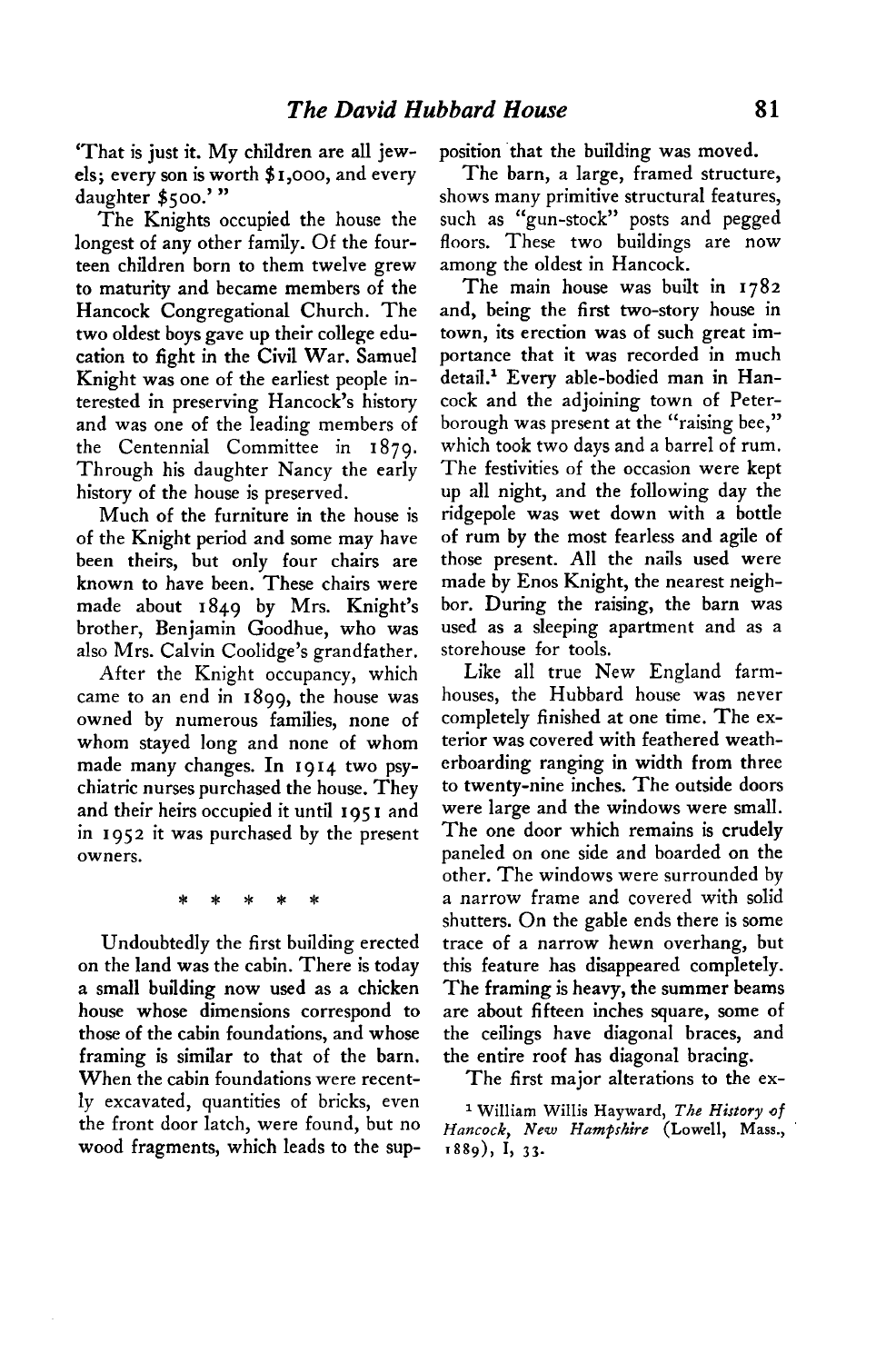**added after I 797. They contained twen- periods. The first of these, the old parlor, ty-four lights of six by eight-inch glass, originally contained but one finished wall surrounded by a three-inch frame. The of paneling. After 1797 beam casing, about this time and this color remains on the remaining three walls and the room the original clapboards preserved under- was plastered. At this time the unknown**  neath the present clapboards put on

**terior were the three parlor windows Within, all the rooms are of different**  dado and moldings were installed on **about I 830. stenciller" who did other work in the** 



**STENCILED EAST WALL OF PARLOR, DAVID HUBBARD HOUSE, RESTORED BY THE AUTHOR** 

**The windows at this date were all enlarged for fifteen lights of seven by nineinch glass. The house was then painted red and the windows were hung with green blinds. It was also at this time that the long ell and woodshed were built over the old well. Samuel Knight built a large barn and shed east of the house but only the foundations and a flight of stone steps remain of these.** 

**Hancock area, painted the plaster pink and stenciled in dark green a delicate border around the ceiling line.' A name which is scratched upon the plaster must be mentioned here as it may have been written by the painter. The surname is Stickney and the given name seems to be** 

**2 Nina Fletcher Little, American Decorative Wall Painting (Sturbridge, Mass., 1952), pp. Ior-103.**